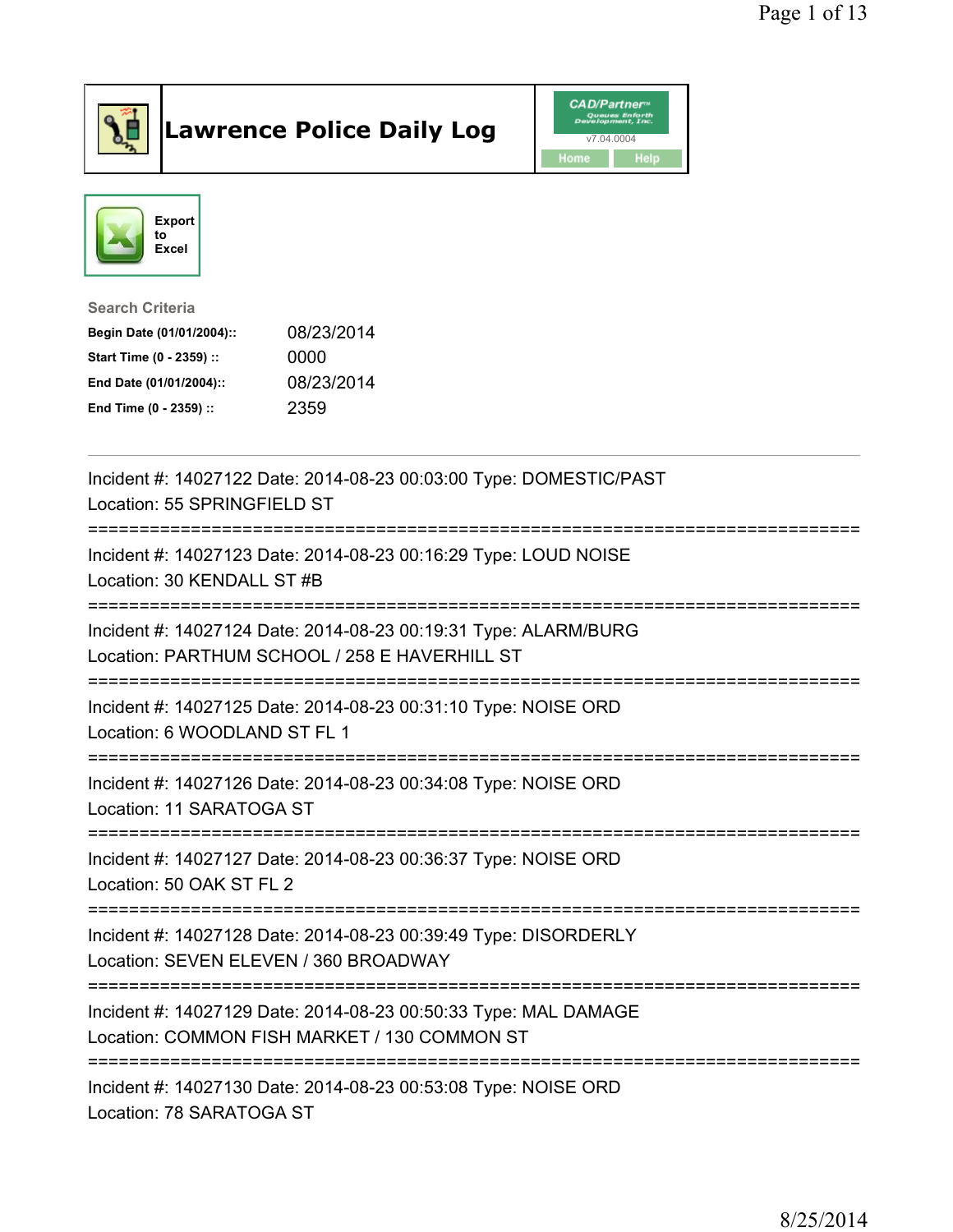| Incident #: 14027131 Date: 2014-08-23 01:16:10 Type: NOISE ORD<br>Location: 51 SARGENT ST                                  |
|----------------------------------------------------------------------------------------------------------------------------|
| Incident #: 14027132 Date: 2014-08-23 01:20:36 Type: M/V STOP<br>Location: BRADFORD ST & HAMPSHIRE ST                      |
| Incident #: 14027133 Date: 2014-08-23 01:23:30 Type: M/V STOP<br>Location: LOWELL & HAMPSHIRE<br>=======================   |
| Incident #: 14027134 Date: 2014-08-23 01:25:51 Type: M/V STOP<br>Location: 437 S UNION ST                                  |
| Incident #: 14027135 Date: 2014-08-23 01:40:45 Type: M/V STOP<br>Location: BROADWAY & CROSS ST<br>======================== |
| Incident #: 14027136 Date: 2014-08-23 01:50:01 Type: M/V STOP<br>Location: HAVERHILL ST & MORTON ST                        |
| Incident #: 14027137 Date: 2014-08-23 01:52:49 Type: ALARMS<br>Location: JACQUELINES GROCERY / 334 LOWELL ST               |
| Incident #: 14027138 Date: 2014-08-23 02:07:34 Type: A&B PAST<br>Location: HAVERHILL ST & JACKSON ST                       |
| Incident #: 14027139 Date: 2014-08-23 02:07:53 Type: MAN DOWN<br>Location: HAVERHILL ST & JACKSON ST                       |
| Incident #: 14027140 Date: 2014-08-23 02:08:54 Type: GANG<br>Location: N PARISH RD & PHILLIPS ST                           |
| Incident #: 14027141 Date: 2014-08-23 02:09:22 Type: FIGHT<br>Location: W LAUREL ST                                        |
| Incident #: 14027142 Date: 2014-08-23 02:12:02 Type: NOISE ORD<br>Location: 51 CEDAR ST                                    |
| Incident #: 14027143 Date: 2014-08-23 02:13:21 Type: M/V STOP<br>Location: GREENWOOD ST & LOWELL ST                        |
| ;========================<br>Incident #: 14027144 Date: 2014-08-23 02:16:28 Type: NOISE ORD                                |

Location: 30 KENDALL ST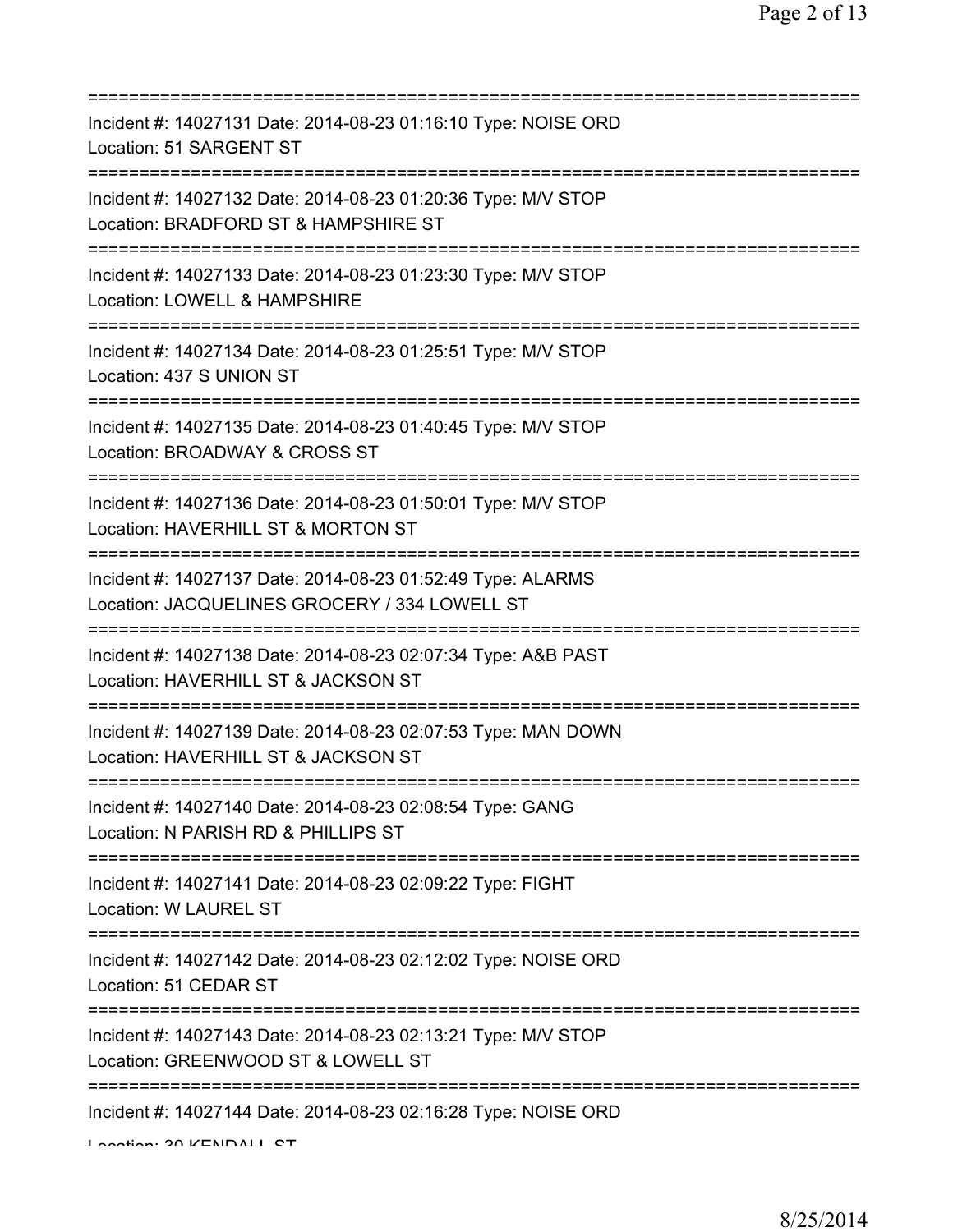| Incident #: 14027145 Date: 2014-08-23 02:30:42 Type: M/V STOP<br>Location: HAVERHILL ST & RAILROAD ST<br>=========================           |
|----------------------------------------------------------------------------------------------------------------------------------------------|
| Incident #: 14027146 Date: 2014-08-23 02:33:33 Type: M/V STOP<br>Location: BOXFORD ST & WINTHROP AV<br>===================================== |
| Incident #: 14027147 Date: 2014-08-23 02:40:40 Type: AUTO ACC/NO PI<br>Location: 107 SALEM ST<br>===========================                 |
| Incident #: 14027148 Date: 2014-08-23 02:42:35 Type: ALARMS<br>Location: DUNKIN DONUTS / 123 LAWRENCE ST<br>==================               |
| Incident #: 14027150 Date: 2014-08-23 02:54:14 Type: A&B PAST<br>Location: HAVERHILL ST & JACKSON ST                                         |
| Incident #: 14027149 Date: 2014-08-23 02:54:44 Type: A&B PAST<br>Location: 169 HAVERHILL ST                                                  |
| Incident #: 14027152 Date: 2014-08-23 02:57:37 Type: DISORDERLY<br>Location: BOXFORD ST & PHILLIPS ST                                        |
| Incident #: 14027151 Date: 2014-08-23 02:58:34 Type: A&B PAST<br>Location: HAVERHILL ST & JACKSON ST                                         |
| Incident #: 14027153 Date: 2014-08-23 03:00:59 Type: NEIGHBOR PROB<br>Location: 111 PERRY AV                                                 |
| Incident #: 14027154 Date: 2014-08-23 03:12:02 Type: NOISE ORD<br>Location: 461 ANDOVER ST FL 3                                              |
| Incident #: 14027155 Date: 2014-08-23 03:21:06 Type: DISORDERLY<br>Location: 73 JACKSON ST                                                   |
| Incident #: 14027156 Date: 2014-08-23 03:23:08 Type: ALARMS<br>Location: SAN JOSE CALLING CENTER / 345 LOWELL ST                             |
| :==================================<br>Incident #: 14027157 Date: 2014-08-23 03:26:18 Type: FIGHT<br><b>Location: WATER ST</b>               |
| Incident #: 14027158 Date: 2014-08-23 03:46:51 Type: M/V STOP                                                                                |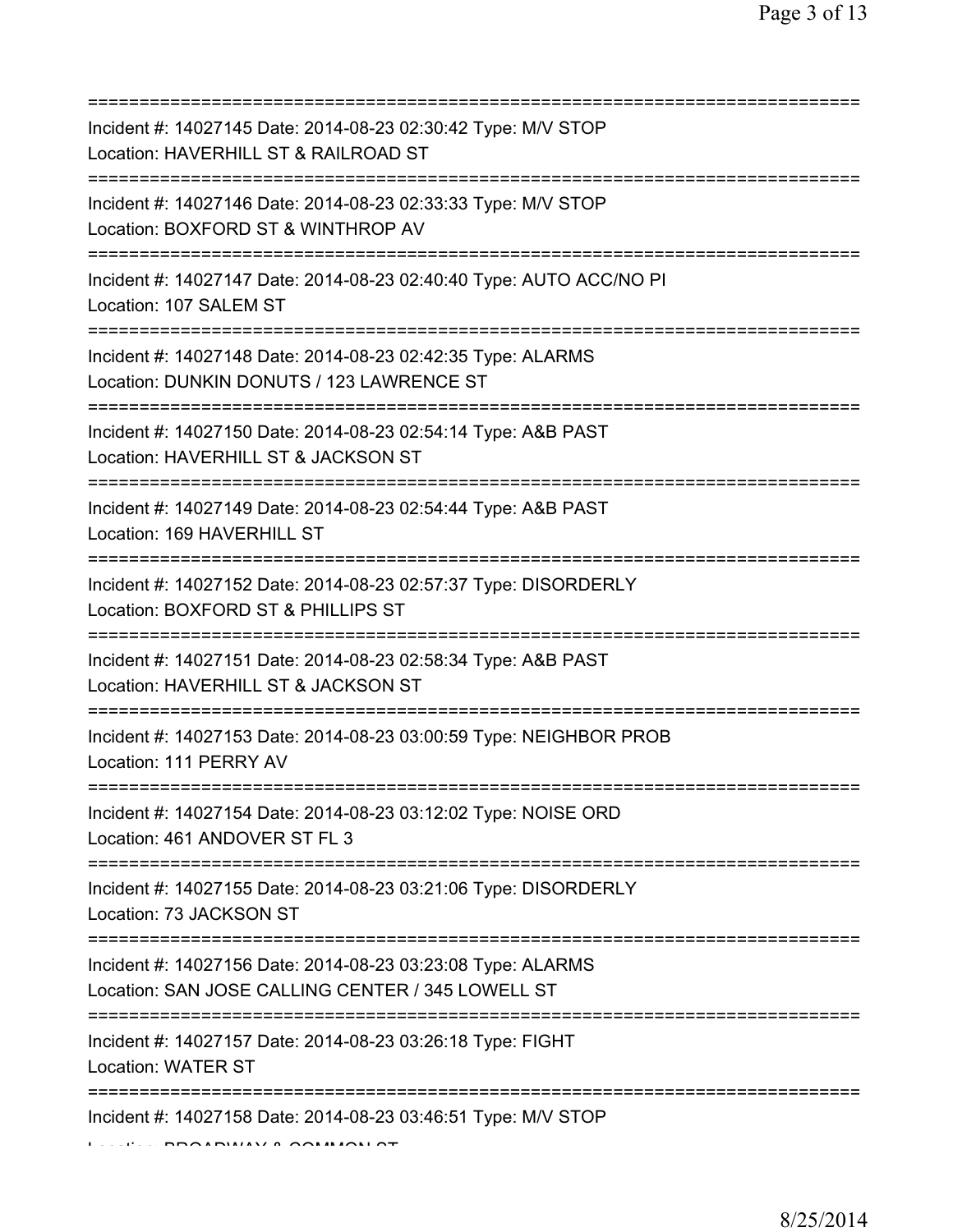=========================================================================== Incident #: 14027159 Date: 2014-08-23 03:55:09 Type: M/V STOP Location: HAMPSHIRE ST & METHUEN ST =========================================================================== Incident #: 14027160 Date: 2014-08-23 05:08:34 Type: UNKNOWN PROB Location: LAWRENCE ST =========================================================================== Incident #: 14027161 Date: 2014-08-23 05:32:18 Type: STOL/MV/PAS Location: 94 BENNINGTON ST =========================================================================== Incident #: 14027162 Date: 2014-08-23 05:35:41 Type: ALARMS Location: AVILA PLUMBING + HEATING CONT / 112 CROSS ST =========================================================================== Incident #: 14027163 Date: 2014-08-23 07:27:01 Type: MAN DOWN Location: WEST ST =========================================================================== Incident #: 14027164 Date: 2014-08-23 07:31:26 Type: DISTURBANCE Location: 370 S UNION ST FL 2 =========================================================================== Incident #: 14027165 Date: 2014-08-23 07:37:19 Type: DOMESTIC/PAST Location: 58 W DALTON ST FL 1 =========================================================================== Incident #: 14027166 Date: 2014-08-23 08:20:15 Type: DISORDERLY Location: 22 MAGNOLIA ST =========================================================================== Incident #: 14027167 Date: 2014-08-23 08:36:11 Type: M/V STOP Location: MT VERNON ST & S BROADWAY =========================================================================== Incident #: 14027168 Date: 2014-08-23 08:38:20 Type: WIRE DOWN Location: BROADWAY & PARK ST =========================================================================== Incident #: 14027169 Date: 2014-08-23 09:41:57 Type: CK WELL BEING Location: 7 BRADFORD ST #1 FL REAR =========================================================================== Incident #: 14027170 Date: 2014-08-23 09:59:50 Type: TRESPASSING Location: IMAGINE THAT / 354 MERRIMACK ST =========================================================================== Incident #: 14027171 Date: 2014-08-23 10:05:14 Type: TRESPASSING Location: 260 HAMPSHIRE ST =========================================================================== Incident #: 14027172 Date: 2014-08-23 10:10:41 Type: CK WELL BEING

Location: 62 GREENWOOD ST FL 3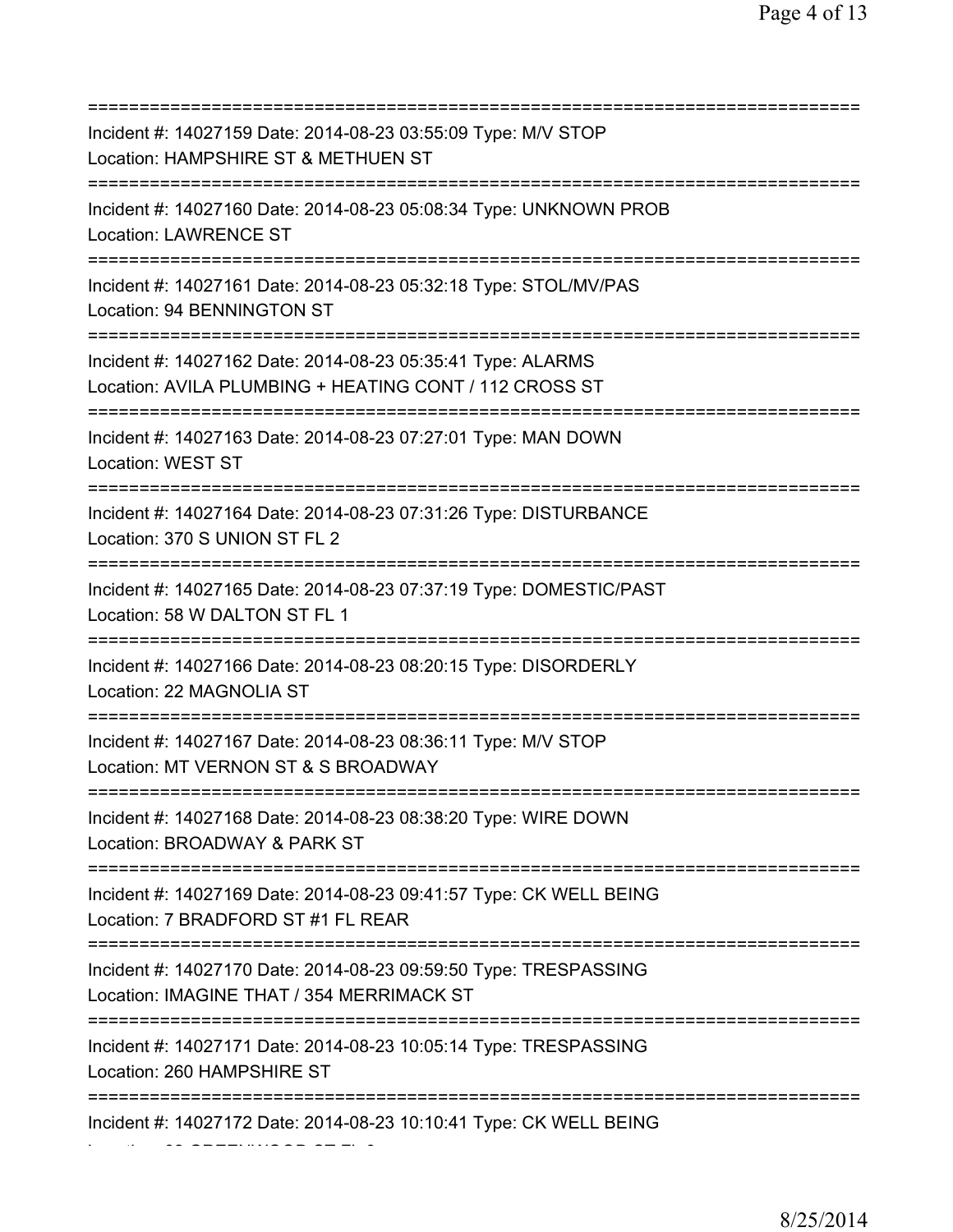=========================================================================== Incident #: 14027173 Date: 2014-08-23 10:24:52 Type: ANIMAL COMPL Location: E HAVERHILL ST & FERRY ST =========================================================================== Incident #: 14027174 Date: 2014-08-23 10:37:12 Type: TOW OF M/V Location: 104 TREMONT ST =========================================================================== Incident #: 14027175 Date: 2014-08-23 10:57:13 Type: M/V STOP Location: CAMBRIDGE ST & WINTHROP AV =========================================================================== Incident #: 14027176 Date: 2014-08-23 11:01:56 Type: M/V STOP Location: 16 SARATOGA ST =========================================================================== Incident #: 14027177 Date: 2014-08-23 11:09:23 Type: M/V STOP Location: FARNHAM ST & FOSTER ST =========================================================================== Incident #: 14027178 Date: 2014-08-23 11:16:15 Type: NEIGHBOR PROB Location: 29 BUSWELL ST =========================================================================== Incident #: 14027179 Date: 2014-08-23 11:21:20 Type: NEIGHBOR PROB Location: 358 S UNION ST =========================================================================== Incident #: 14027180 Date: 2014-08-23 11:22:14 Type: CONFIS PROP Location: HERITAGE PARK / 1 JACKSON ST =========================================================================== Incident #: 14027183 Date: 2014-08-23 12:10:00 Type: 209A/VIOLATION Location: 150 OXFORD ST FL 3 =========================================================================== Incident #: 14027181 Date: 2014-08-23 12:11:09 Type: DISTURBANCE Location: 4 NORRIS ST =========================================================================== Incident #: 14027182 Date: 2014-08-23 12:16:16 Type: SUS PERS/MV Location: 217 E HAVERHILL ST =========================================================================== Incident #: 14027184 Date: 2014-08-23 12:17:52 Type: UNWANTEDGUEST Location: 211 MERRIMACK ST =========================================================================== Incident #: 14027185 Date: 2014-08-23 12:38:10 Type: 209A/SERVE Location: 273 FARNHAM ST FL 3 =========================================================================== Incident #: 14027186 Date: 2014-08-23 12:45:13 Type: AUTO ACC/PED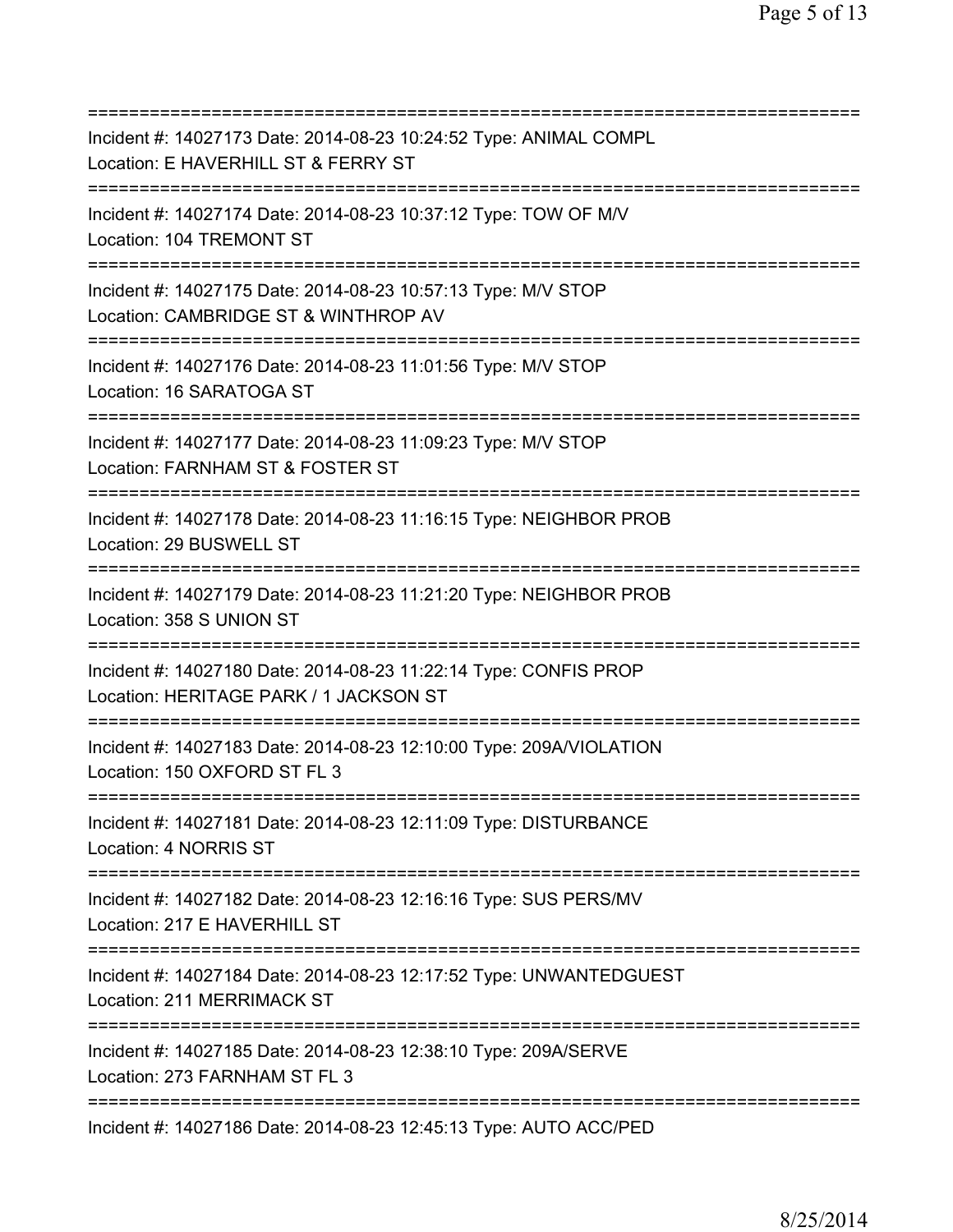| Incident #: 14027187 Date: 2014-08-23 12:53:04 Type: THREATS<br>Location: 219 E HAVERHILL ST FL 2                                                          |
|------------------------------------------------------------------------------------------------------------------------------------------------------------|
| =======================<br>Incident #: 14027188 Date: 2014-08-23 13:10:17 Type: M/V STOP<br>Location: BRADFORD ST & BROADWAY<br>========================== |
| Incident #: 14027189 Date: 2014-08-23 13:43:33 Type: SUS PERS/MV<br>Location: U-HAUL RENTAL / 375 BROADWAY                                                 |
| Incident #: 14027190 Date: 2014-08-23 13:59:30 Type: M/V STOP<br>Location: AMESBURY ST & HAVERHILL ST                                                      |
| Incident #: 14027191 Date: 2014-08-23 14:06:32 Type: UNWANTEDGUEST<br>Location: 43 JACKSON ST<br>==================================                        |
| Incident #: 14027192 Date: 2014-08-23 14:11:09 Type: ALARM/BURG<br>Location: O'MAHONEY CO. / 175 MARKET ST                                                 |
| Incident #: 14027193 Date: 2014-08-23 14:50:30 Type: M/V STOP<br>Location: FERN ST & LAWRENCE ST                                                           |
| Incident #: 14027194 Date: 2014-08-23 15:14:27 Type: CK WELL BEING<br>Location: 28 RAILROAD ST                                                             |
| Incident #: 14027195 Date: 2014-08-23 15:17:32 Type: A&B PAST<br>Location: AMESBURY ST & LOWELL ST                                                         |
| Incident #: 14027196 Date: 2014-08-23 15:27:12 Type: THREATS<br>Location: CONSTABLES OFFICE / 199 ESSEX ST<br>==========================                   |
| Incident #: 14027197 Date: 2014-08-23 15:50:28 Type: SUS PERS/MV<br>Location: 118 EVERETT ST                                                               |
| Incident #: 14027198 Date: 2014-08-23 15:52:55 Type: LIC PLATE STO<br>Location: 277 JACKSON ST                                                             |
| Incident #: 14027199 Date: 2014-08-23 16:18:57 Type: LARCENY/PAST<br>Location: 95 STEARNS AV FL 2<br>==========                                            |
| Incident #: 14027200 Date: 2014-08-23 16:35:11 Type: NOISE ORD                                                                                             |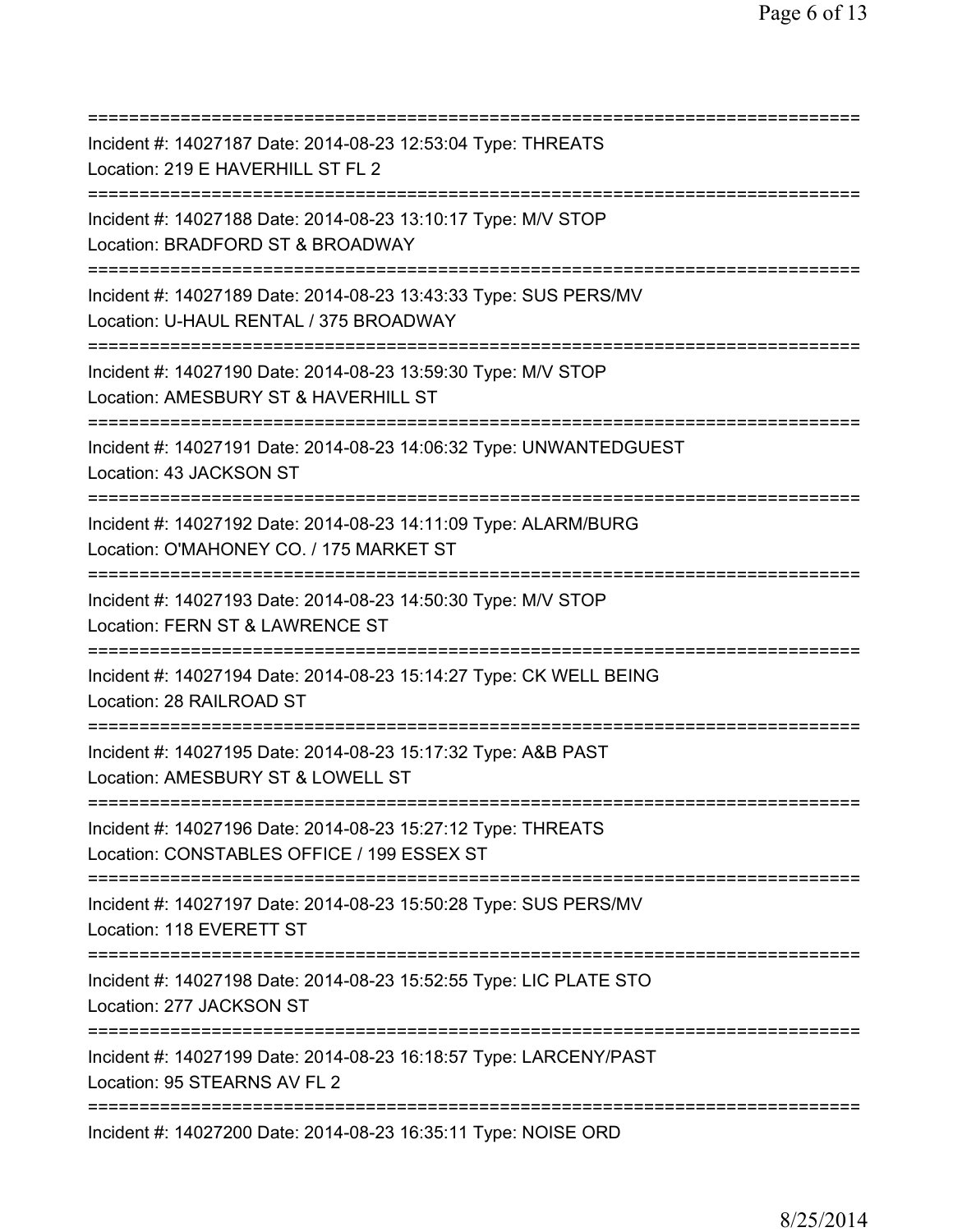| Location: 686 LOWELL ST                                                                                                              |
|--------------------------------------------------------------------------------------------------------------------------------------|
| Incident #: 14027201 Date: 2014-08-23 16:36:22 Type: ALARM/BURG<br>Location: 137 OSGOOD ST                                           |
| Incident #: 14027202 Date: 2014-08-23 17:11:59 Type: FIGHT<br>Location: S UNION ST & SALEM ST<br>==========================          |
| Incident #: 14027203 Date: 2014-08-23 17:13:21 Type: B&E/PAST<br>Location: 25 KENDALL ST FL 1<br>====================                |
| Incident #: 14027204 Date: 2014-08-23 17:20:20 Type: ALARM/BURG<br>Location: HAMPTON ON BEACON / 11 DIAMOND ST<br>:================= |
| Incident #: 14027205 Date: 2014-08-23 17:32:45 Type: AUTO ACC/NO PI<br>Location: 58 TRENTON ST                                       |
| Incident #: 14027206 Date: 2014-08-23 17:37:59 Type: LOUD NOISE<br>Location: 48 CROSBY ST                                            |
| Incident #: 14027208 Date: 2014-08-23 17:40:19 Type: FRAUD<br>Location: 90 LOWELL ST                                                 |
| Incident #: 14027207 Date: 2014-08-23 17:42:12 Type: A&B PAST<br>Location: 228 S UNION ST FL 1                                       |
| Incident #: 14027209 Date: 2014-08-23 17:51:01 Type: NOISE ORD<br>Location: BRADFORD ST & BROADWAY                                   |
| Incident #: 14027210 Date: 2014-08-23 17:51:29 Type: ALARMS<br>Location: GRAPHIC LITHO / 130 SHEPARD ST                              |
| Incident #: 14027212 Date: 2014-08-23 17:52:14 Type: HIT & RUN M/V<br>Location: 353 ELM ST                                           |
| Incident #: 14027211 Date: 2014-08-23 17:54:16 Type: INVEST CONT<br>Location: 52 MYRTLE ST                                           |
| Incident #: 14027213 Date: 2014-08-23 17:57:41 Type: GENERAL SERV<br>Location: MAY ST & RAILROAD ST                                  |
|                                                                                                                                      |

Incident #: 14027214 Date: 2014 08 23 18:02:23 Type: M/V STOP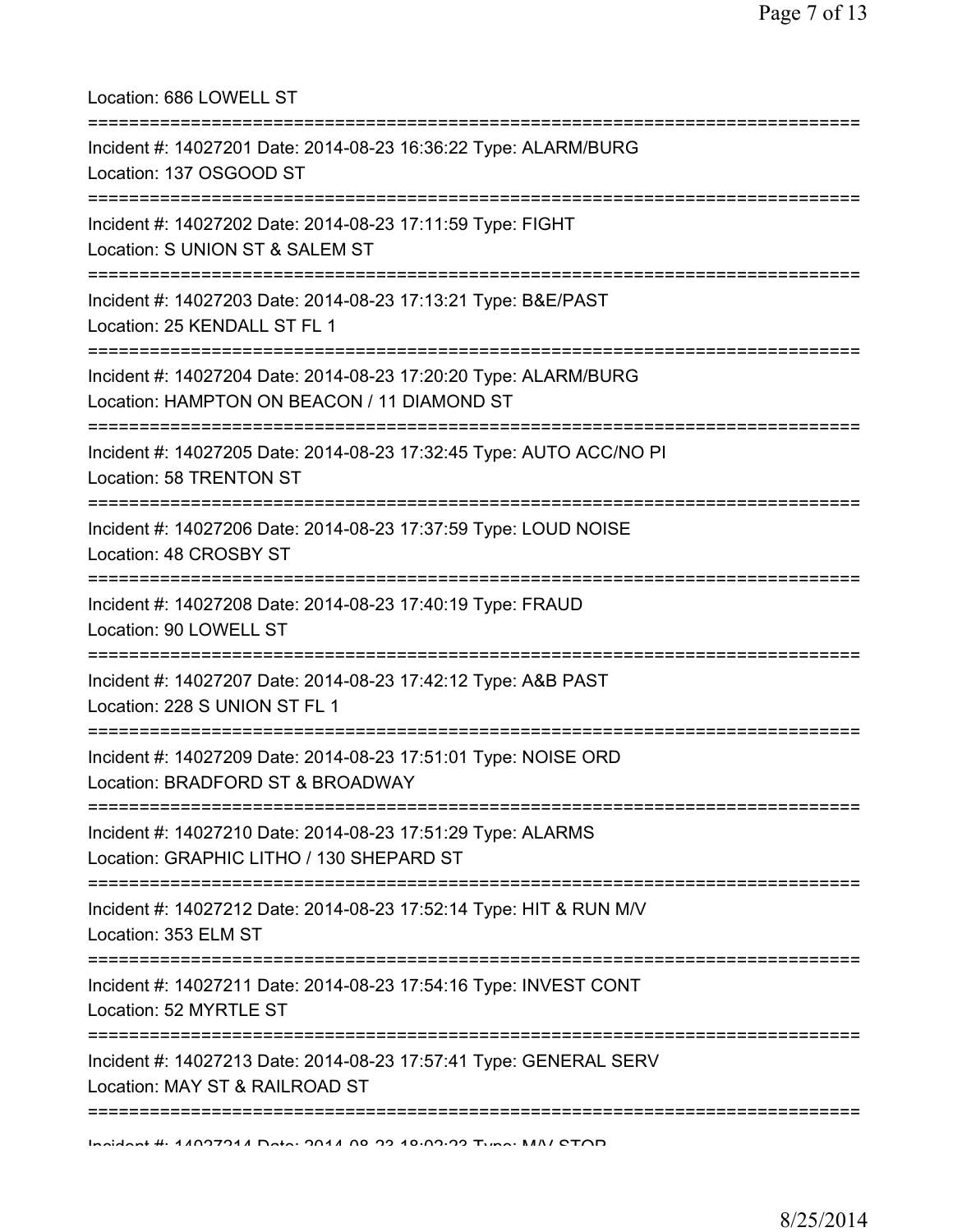| Location: 165 S BROADWAY                                                                                                                     |
|----------------------------------------------------------------------------------------------------------------------------------------------|
| Incident #: 14027215 Date: 2014-08-23 18:15:46 Type: NOISE ORD<br>Location: 32 NELSON                                                        |
| Incident #: 14027216 Date: 2014-08-23 18:24:07 Type: SUS PERS/MV<br>Location: WEST ST                                                        |
| Incident #: 14027217 Date: 2014-08-23 18:40:32 Type: HIT & RUN M/V<br>Location: 153 UNION ST                                                 |
| Incident #: 14027218 Date: 2014-08-23 18:41:11 Type: CK WELL BEING<br>Location: 431 S UNION ST                                               |
| Incident #: 14027220 Date: 2014-08-23 18:43:43 Type: DISTURBANCE<br>Location: 11 DAISY ST                                                    |
| Incident #: 14027219 Date: 2014-08-23 18:43:47 Type: M/V STOP<br>Location: 60 WASHINGTON ST<br>====================================          |
| Incident #: 14027221 Date: 2014-08-23 18:56:24 Type: ALARM/BURG<br>Location: EMILIO RODRIGUEZ9786838878 / 47 SPRUCE ST<br>:================= |
| Incident #: 14027222 Date: 2014-08-23 19:03:04 Type: NOISE ORD<br>Location: 452 LOWELL ST                                                    |
| Incident #: 14027223 Date: 2014-08-23 19:09:06 Type: LARCENY/PAST<br>Location: 8 GREEN ST #2                                                 |
| Incident #: 14027224 Date: 2014-08-23 19:23:15 Type: SUS PERS/MV<br>Location: CHESTNUT ST & LAWRENCE ST                                      |
| Incident #: 14027225 Date: 2014-08-23 19:38:15 Type: UNWANTEDGUEST<br>Location: 203 FARNHAM ST FL 2                                          |
| Incident #: 14027226 Date: 2014-08-23 19:39:02 Type: LOCKOUT<br>Location: HAMPSHIRE ST & LOWELL ST                                           |
| Incident #: 14027227 Date: 2014-08-23 19:42:35 Type: NOISE ORD<br>Location: 48 CROSBY ST                                                     |
| :===================                                                                                                                         |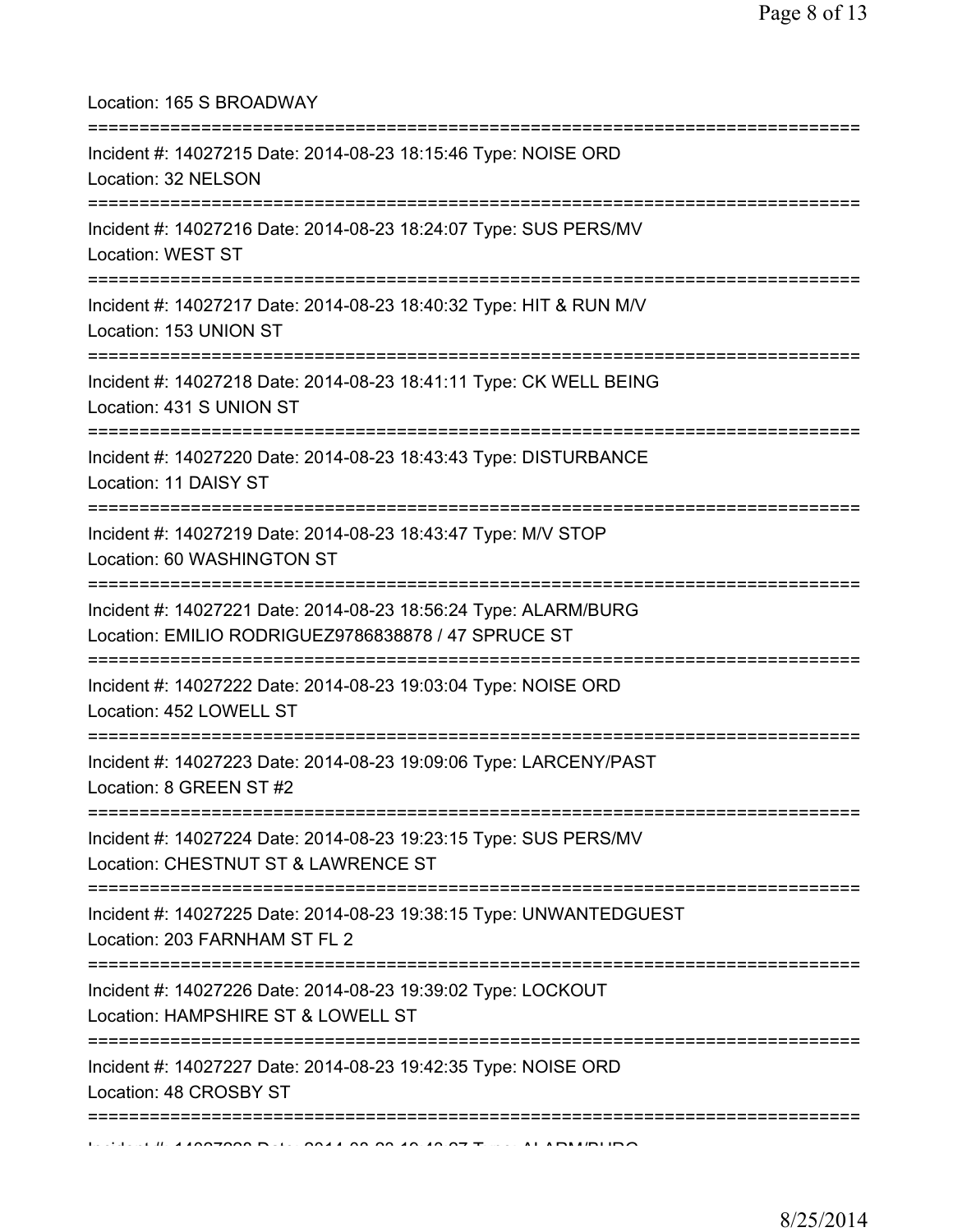Location: EVANGELICAL CHURCH / 201 HAVERHILL ST =========================================================================== Incident #: 14027229 Date: 2014-08-23 19:44:56 Type: UNWANTEDGUEST Location: 24 E PLEASANT ST =========================================================================== Incident #: 14027230 Date: 2014-08-23 19:46:08 Type: AUTO ACC/PI Location: 38 PROSPECT ST =========================================================================== Incident #: 14027231 Date: 2014-08-23 19:53:10 Type: DISORDERLY Location: 98 DORCHESTER ST FL 3 =========================================================================== Incident #: 14027232 Date: 2014-08-23 19:57:05 Type: LARCENY/PAST Location: HAVERHILL ST & JACKSON ST =========================================================================== Incident #: 14027233 Date: 2014-08-23 19:59:14 Type: NOISE ORD Location: 12 BOSTON ST =========================================================================== Incident #: 14027234 Date: 2014-08-23 19:59:48 Type: NOISE ORD Location: BUTLER ST =========================================================================== Incident #: 14027235 Date: 2014-08-23 20:01:58 Type: DISTURBANCE Location: 117 ALLSTON ST =========================================================================== Incident #: 14027236 Date: 2014-08-23 20:06:37 Type: NOISE ORD Location: 59 AVON ST =========================================================================== Incident #: 14027237 Date: 2014-08-23 20:11:53 Type: UNWANTEDGUEST Location: 30 EASTON ST =========================================================================== Incident #: 14027238 Date: 2014-08-23 20:13:10 Type: UNKNOWN PROB Location: 72 COLUMBUS AV =========================================================================== Incident #: 14027239 Date: 2014-08-23 20:24:03 Type: DISTURBANCE Location: 17 BIRCH ST =========================================================================== Incident #: 14027240 Date: 2014-08-23 20:27:55 Type: LARCENY/PAST Location: 54 CONGRESS ST =========================================================================== Incident #: 14027241 Date: 2014-08-23 20:50:10 Type: NOISE ORD Location: 73 HIGH ST =========================================================================== Incident #: 14027242 Date: 2014 08 23 20:53:07 Type: GENERAL SERV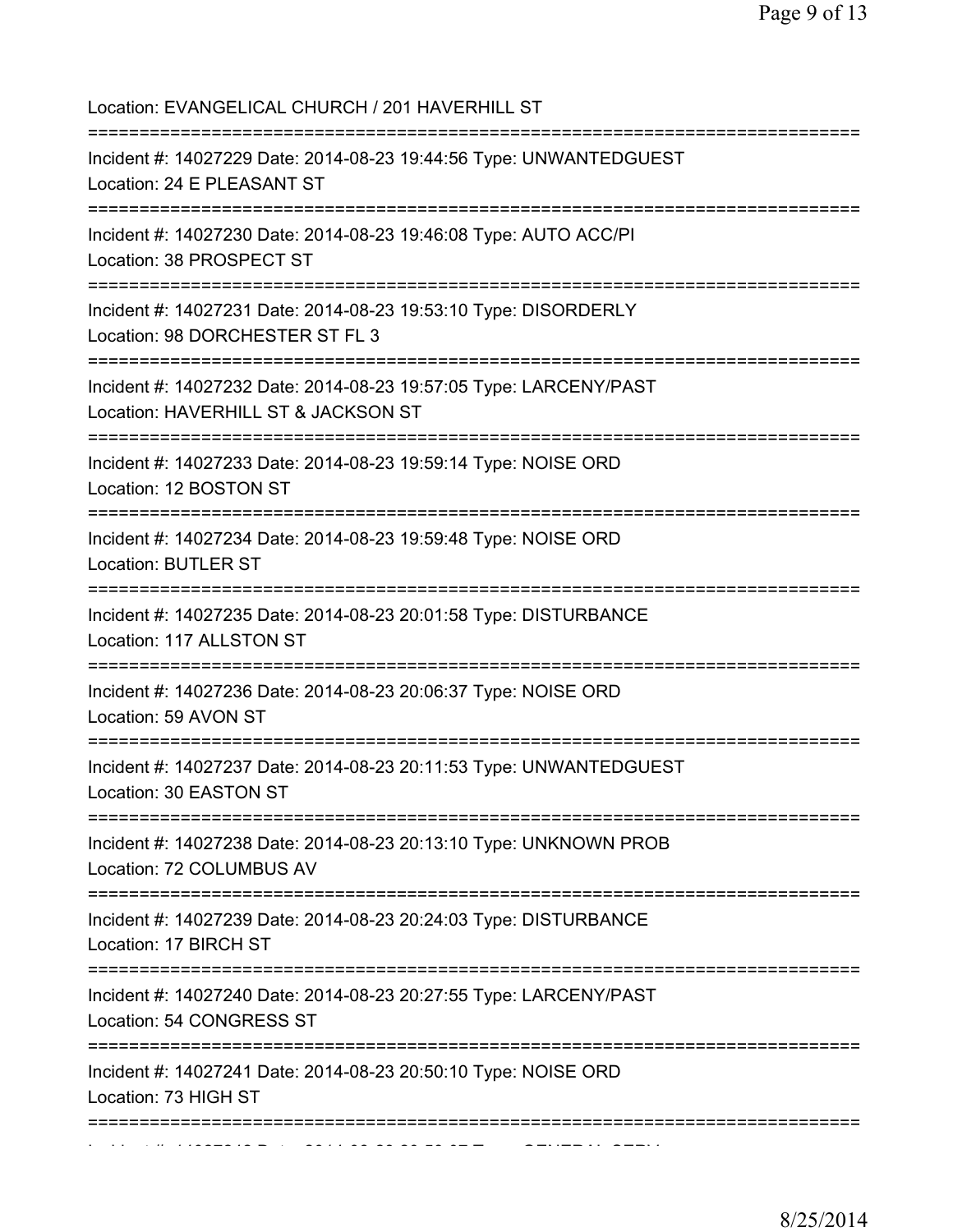Location: 38 A NORRIS ST

| Incident #: 14027243 Date: 2014-08-23 20:54:35 Type: DISTURBANCE<br>Location: 514 BROADWAY                         |
|--------------------------------------------------------------------------------------------------------------------|
| Incident #: 14027244 Date: 2014-08-23 20:55:28 Type: DISTURBANCE<br>Location: SUSHI INAKA / 160 WINTHROP AV        |
| Incident #: 14027245 Date: 2014-08-23 20:56:48 Type: NOISE ORD<br>Location: 9 BIRCH ST<br>======================== |
| Incident #: 14027246 Date: 2014-08-23 21:08:37 Type: SUS PERS/MV<br>Location: 40 CROSBY ST                         |
| Incident #: 14027247 Date: 2014-08-23 21:10:27 Type: M/V STOP<br>Location: PARKER ST & SALEM ST                    |
| Incident #: 14027248 Date: 2014-08-23 21:18:58 Type: MV/BLOCKING<br>Location: 439 HAMPSHIRE ST                     |
| Incident #: 14027249 Date: 2014-08-23 21:31:59 Type: NOISE ORD<br>Location: 118 OLIVE AV                           |
| Incident #: 14027250 Date: 2014-08-23 21:36:58 Type: DOMESTIC/PROG<br>Location: 356 JACKSON ST FL 2                |
| Incident #: 14027251 Date: 2014-08-23 21:43:08 Type: FIGHT<br>Location: 44 MELVIN ST                               |
| Incident #: 14027252 Date: 2014-08-23 21:44:49 Type: MAL DAMAGE<br>Location: 16 RIDGE RD                           |
| Incident #: 14027253 Date: 2014-08-23 21:46:34 Type: NOISE ORD<br>Location: 108 AMES ST                            |
| Incident #: 14027254 Date: 2014-08-23 21:52:06 Type: NOISE ORD<br>Location: FRANKLIN ST & TREMONT ST               |
| Incident #: 14027255 Date: 2014-08-23 21:52:28 Type: DISTURBANCE<br>Location: 26 WILMOT ST FL 1                    |
|                                                                                                                    |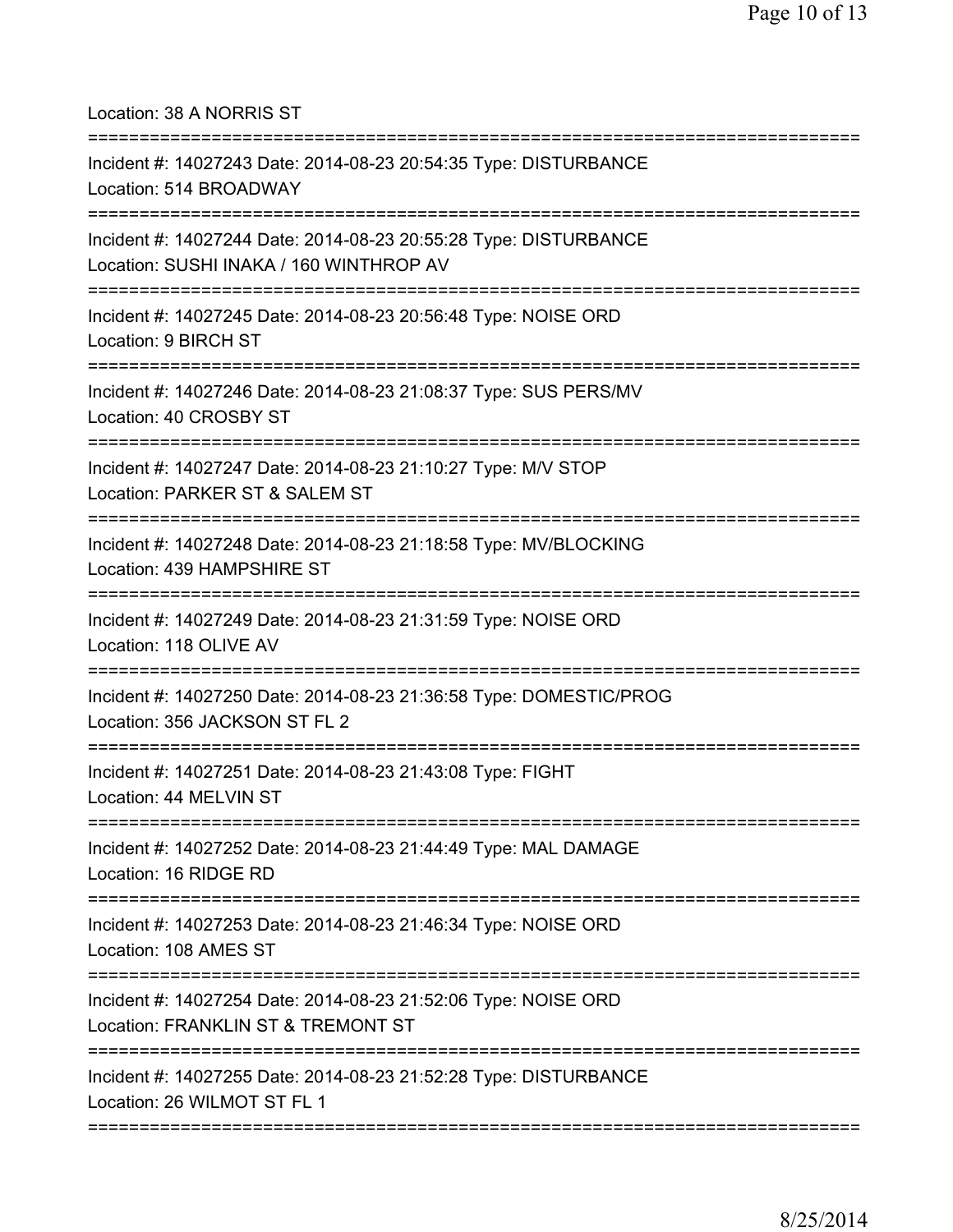Location: RESERVOIR TER =========================================================================== Incident #: 14027257 Date: 2014-08-23 22:02:23 Type: NOISE ORD Location: 102 WATER ST FL 2 =========================================================================== Incident #: 14027258 Date: 2014-08-23 22:04:16 Type: NOISE ORD Location: 153 HIGH ST =========================================================================== Incident #: 14027259 Date: 2014-08-23 22:04:51 Type: NOISE ORD Location: 42 CANTON ST =========================================================================== Incident #: 14027260 Date: 2014-08-23 22:15:49 Type: M/V STOP Location: 316 LOWELL ST =========================================================================== Incident #: 14027261 Date: 2014-08-23 22:18:27 Type: DISTURBANCE Location: NEWTON ST & SHATTUCK ST =========================================================================== Incident #: 14027262 Date: 2014-08-23 22:19:53 Type: NOISE ORD Location: 103 WOODLAND ST =========================================================================== Incident #: 14027263 Date: 2014-08-23 22:20:41 Type: M/V STOP Location: 181 ARLINGTON ST =========================================================================== Incident #: 14027264 Date: 2014-08-23 22:25:02 Type: NOISE ORD Location: MARBLE AV & OREGON AV =========================================================================== Incident #: 14027265 Date: 2014-08-23 22:32:48 Type: M/V STOP Location: CENTRAL BRIDGE =========================================================================== Incident #: 14027266 Date: 2014-08-23 22:36:22 Type: SUICIDE ATTEMPT Location: 1042 ESSEX ST =========================================================================== Incident #: 14027267 Date: 2014-08-23 22:39:25 Type: MISSING PERS Location: 36 YALE ST =========================================================================== Incident #: 14027268 Date: 2014-08-23 22:43:52 Type: M/V STOP Location: CENTRAL BRIDGE =========================================================================== Incident #: 14027269 Date: 2014-08-23 22:46:07 Type: NOISE ORD Location: 87 PARK ST FL 1 ===========================================================================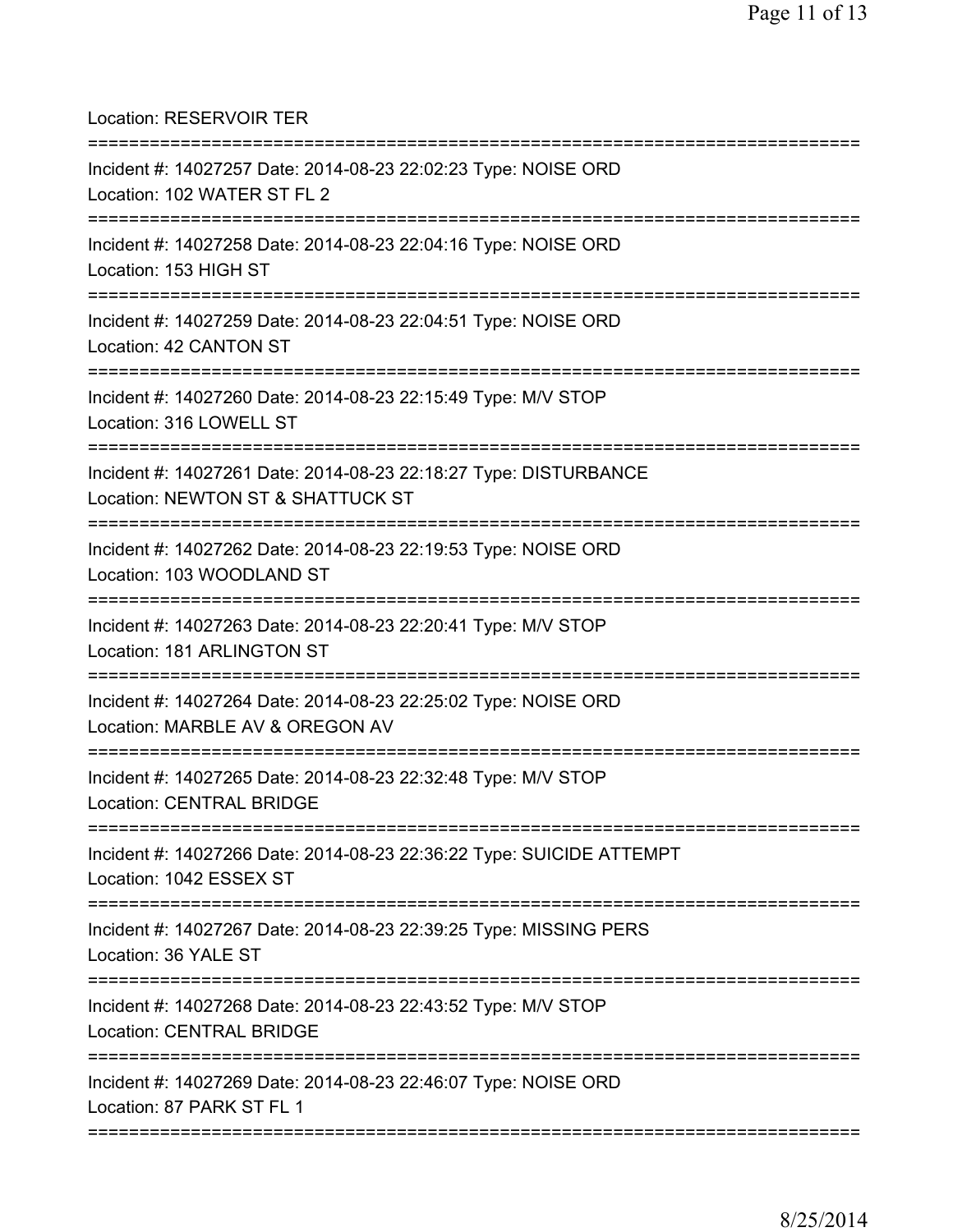| Incident #: 14027270 Date: 2014-08-23 22:48:00 Type: M/V STOP<br>Location: ESSEX ST                                           |
|-------------------------------------------------------------------------------------------------------------------------------|
| Incident #: 14027271 Date: 2014-08-23 22:49:46 Type: NOISE ORD<br>Location: ABBOTT ST & PARKER ST                             |
| Incident #: 14027272 Date: 2014-08-23 22:54:56 Type: NOISE ORD<br>Location: 64 TREMONT ST                                     |
| Incident #: 14027273 Date: 2014-08-23 22:58:28 Type: NOISE ORD<br>Location: 57 N PARISH RD FL 1                               |
| Incident #: 14027274 Date: 2014-08-23 22:59:38 Type: NOISE ORD<br>Location: 54-56 ABBOTT ST                                   |
| Incident #: 14027275 Date: 2014-08-23 23:09:05 Type: M/V STOP<br><b>Location: CENTRAL BRIDGE</b>                              |
| Incident #: 14027276 Date: 2014-08-23 23:10:30 Type: M/V STOP<br>Location: JACKSON ST & KNOX ST<br>========================== |
| Incident #: 14027278 Date: 2014-08-23 23:16:09 Type: MAN DOWN<br>Location: S BROADWAY & SYLVESTER ST                          |
| Incident #: 14027277 Date: 2014-08-23 23:16:19 Type: M/V STOP<br>Location: S BROADWAY & SYLVESTER ST                          |
| Incident #: 14027279 Date: 2014-08-23 23:22:19 Type: SUS PERS/MV<br>Location: 16 CRESCENT ST                                  |
| Incident #: 14027281 Date: 2014-08-23 23:24:11 Type: NOISE ORD<br>Location: LAWRENCE ST & LEXINGTON ST                        |
| Incident #: 14027280 Date: 2014-08-23 23:24:47 Type: NOISE ORD<br>Location: 59 MAPLE ST                                       |
| Incident #: 14027282 Date: 2014-08-23 23:27:21 Type: EXTRA SURVEIL<br>Location: 58 EXETER ST                                  |
| Incident #: 14027283 Date: 2014-08-23 23:27:54 Type: SUS PERS/MV<br>Location: 14 ABBOTT ST                                    |
|                                                                                                                               |